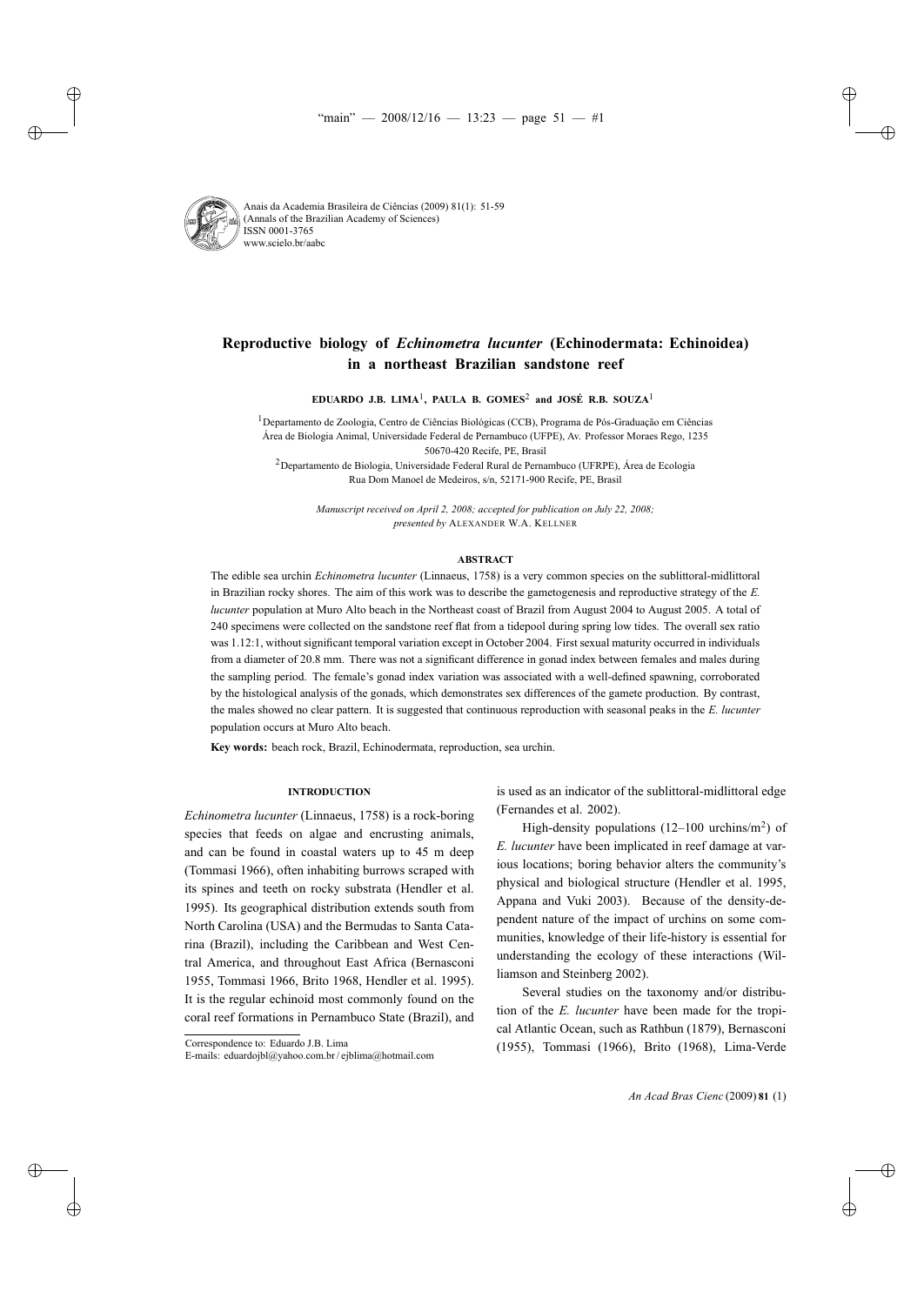(1969), Pompa et al. (1989), McGehee (1992), Hendler et al. (1995), Sewell and Young (1999), McCartney et al. (2000), Nodarse (2001), Sánchez-Jérez et al. (2001), and Fernandes et al. (2002). However, the information about gametogenic characteristics of the *E. lucunter* is incomplete regarding Brazilian populations.

Recently, Ventura et al. (2003) have mentioned ecological and reproductive aspects of the *E. lucunter* populations from Arraial do Cabo (rocky shore in Rio de Janeiro) and the Abrolhos archipelago (coral reef in Bahia). In addition, Tavares et al. (2004), have analyzed variation in biochemical composition of gonads in relation to the reproductive cycle from Galheta Island (rocky shores in Paraná). The aim of this work was to describe the gametogenesis and reproductive strategy of *E. lucunter* population at Muro Alto beach (Pernambuco State, Brazil) through histological examination of gonad development, and to estimate the gonad index, the sexual ratio and the size at the first sexual maturity.

#### **MATERIALS AND METHODS**

### STUDY SITE

The study was conducted at Muro Alto beach, on the southern coast of the state of Pernambuco (Lat 8°25.408' to 8°25.598′S; Long 34°58.398′ to 34°58.518′W). This beach, which is about 2.5 km long, is protected by sandstone reefs (more than 1 km long) running parallel to the shore, building a shallow reef lagoon (0.2–3 m deep) during low tides.

The regional climate is classified as As' by the Köppen system. The annual average air temperature is about 25 $°C$ , with a variation in temperature less than 5 $°C$ . The average rainfall is 2,000 mm/year, with a dry season (rainfall less than 100 mm/year) between September and February and a rainy season from March to August (1,850 mm/year to 2,364 mm/year). The seawater temperature varies from 27.2 to 29.1◦C; and salinity, from 36.2 to 37.8 (Medeiros et al. 1999).

# **METHODS**

To investigate the reproductive strategy and gametogenesis of *E. lucunter*, 15 adult specimens (> 33 mm in maximum diameter of the test) were collected monthly on the reef flat within the tidepool, which has an area of 6,480 m<sup>2</sup>, during spring low tides  $(0.0 \text{ to } 0.3 \text{ m})$ , from August 2004 to August 2005. The temperature was taken with a dry-bulb thermometer (degrees Celsius), and salinity measured with a manual Refractometer.

The specimens were fixed via peristome with formaldehyde 4%. Four measurements were taken from each animal, with a digital Caliper (0.01 mm precision): maximum and minimum diameters of the test, test height, and Aristotle's lantern height. Next, the interradius gonad, which opens on the gonopore from the madreporite, was extracted and fixed with formaldehyde 10% for 72 hours, dehydrated in alcohol series, diaphanized in toluene and embedded in histological paraffin. Sections were made perpendicular to the axis of greatest length of the gonad at a thickness of  $7\mu$ m cut from the middle portion of the blocks, and stained with haematoxylin-eosin (H.E.). The dissected test (spines + washed gut  $+$  Aristotle's lantern) and remaining gonads were put separately into a furnace at 120◦C for 48 hours, after which the dry weight was assessed with a  $10^{-4}$  g precision balance.

The classification of gametogenic development stages were modified from Tavares and Borzone (2006), which were described in results. The size at the onset of sexual maturity was estimated from the histological analysis of 45 specimens (10–30 mm in maximum diameter of the test) collected in October 2004, during period of maximum maturity in the adult population.

The gonad index (GI) was calculated monthly, and expressed as a percentage:  $GI = [dry weight of 4 gonads]$ dry weight of dissected test – (gonads + gut content)]  $\times$ 100, modified from MacCord and Ventura (2004). The non-parametric Kruskal-Wallis test (H) was used to compare the gonad index of sexes and throughout the year. Spearman's correlation coefficient  $(r<sub>s</sub>)$  was applied to establish the relationship between the gonad index and the morphological parameters (maximum and minimum diameters of the test, test height, and Aristotle's lantern height;  $n = 195$ ) for both sexes as gonad index for males and females were not significantly different. Chi-square test  $(\chi^2)$  was used to test differences in the sex ratio (Siegel 1975). All analyses were done with BioEstat 3.0 software (Ayres et al. 2003), using a 5% significance level.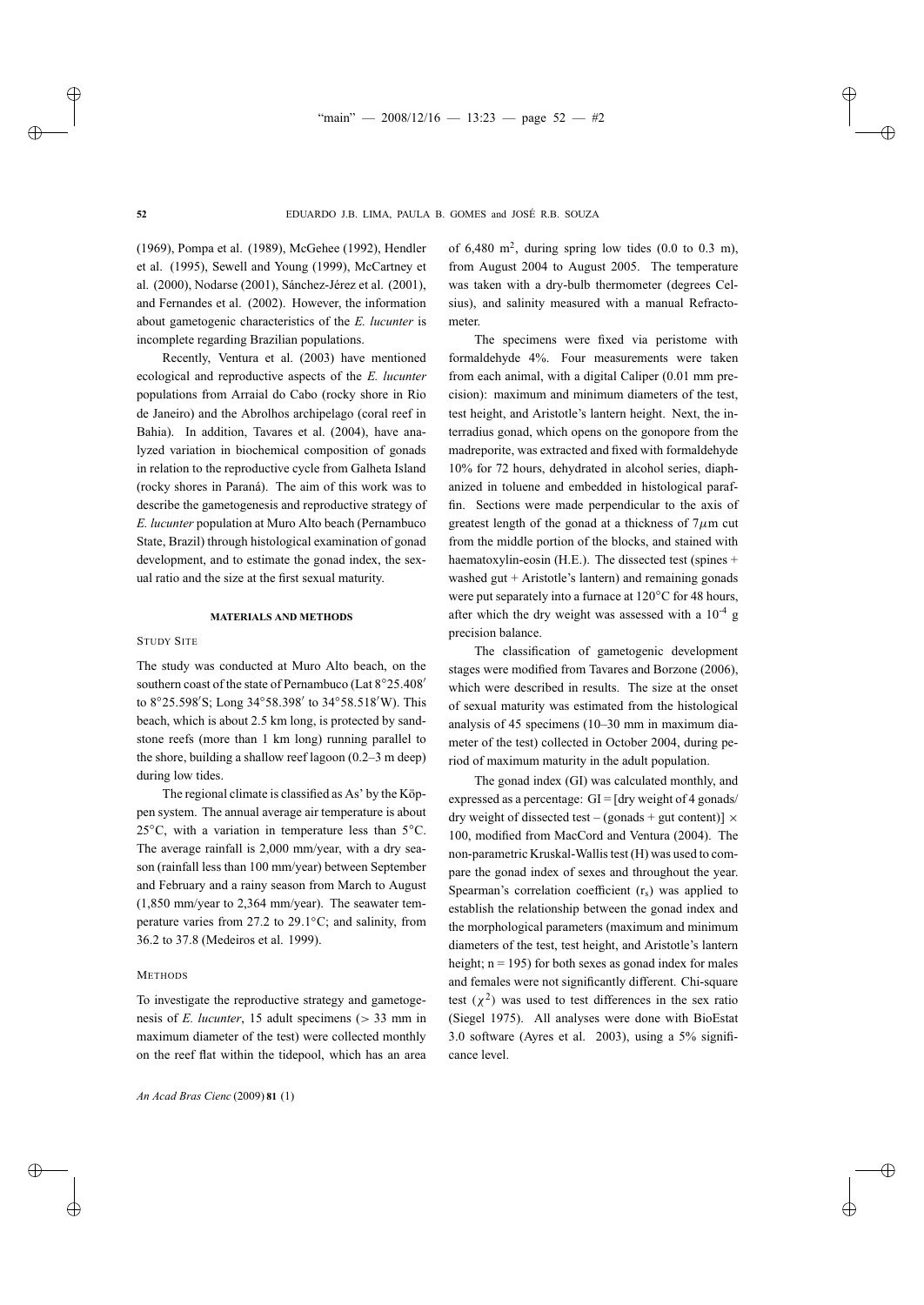# **RESULTS**

# ENVIRONMENTAL PARAMETERS

The temperature of the tidepool water varied between 28◦C (July-August 2005) and 37◦C (April 2005); and the salinity, between 35 (June 2005) and 39 (November-December 2004, March-April 2005).

## SEX RATIO

Of 195 adults specimens collected, 103 (52.82%) were females and 92 (47.18%) were males. The overall sex ratio in the population of *E. lucunter* was 1.12:1, without significant difference between sexes ( $\chi^2 = 0.62$ ;  $df =$ 1,  $p = 0.431$ . Furthermore, there was no significant variation from a sex ratio of 1:1 in monthly samples of urchins, except in October 2004 ( $\chi^2$  = 5.40;  $df = 1$ ,  $p = 0.020$ .

# HISTOLOGY OF THE GONADS

Based on previous authors (Tavares and Borzone 2006), five stages were used to characterize the process of gametogenesis in *E. lucunter*:

**Proliferative stage:** gonad tubes were filled with nutritive phagocytes (storage cells), and small numbers of primary sex cells (oocytes in females, spermatocytes in males) were present along the tube wall. In females, the nutritive layer has attained its maximum thickness and oogonia were visible as intensely stained cells near the tube wall. In the early development of this stage, spermatocyte columns were sometimes observed in males, with a basophilic layer of spermatogonia and primary spermatocytes lining the tube wall. Few mature gametes (ova or spermatozoa) spermatozoa were found in the center of the tube among nutritive phagocytes.

**Premature stage:** the abundance of nutritive phagocytes decreased and the first mature gametes (ova or spermatozoa) began to accumulate in the lumen. Nutritive phagocytes were closed between tube wall and lumen. In females, nutritive phagocytes occupied a peripheral position. In males, most of the columns of developing spermatocytes extended from the tube wall into the lumen. Spermatozoa accumulated within the lumen among the few remaining nutritive phagocytes.

**Mature stage:** most of the lumen was occupied by mature gametes, and nutritive phagocytes were reduced to a thin layer along the tube wall. In females, most of the ovarian lumen was filled by mature gametes with polygonal shape that exhibited a great of number of cortical granules at their surface. Few primary oocytes were found and nutritive phagocytes were located towards the periphery along the tube wall. In males, spermatozoa often appeared to swarm in strands. The tubes were filled with a dense mass of spermatozoa in the lumen. In some male gonads, a straight band of primary cells were still present but nutritive phagocytes were absent.

**Depletion stage:** the lumen was emptied as mature gametes were shed but not yet replaced to any great extent by nutritive phagocytes. In females, some relict oocytes/ova may be present in the lumen, where a layer of nutritive phagocytes began to grow. Besides, in males, there were many small spaces between the masses of spermatozoa and spermatocytes, as in the masses of spermatozoa.

**Resting stage:** the lumen of the tubes contained many nutritive phagocytes and unspawned residual ova/spermatozoa.

# GAMETOGENIC CYCLE

Gametogenic development stages in females of *E. lucunter* were presented in Figure 1A. The proliferative stage was recorded briefly, focusing on the period between January and May 2005, when 9 to 18% of specimens showed immature sexual cells in their gonads. The premature stage was recorded only in May 2005 (44.5%). However, from August to October 2004 the majority of females (60–92%) were in the mature stage. Spawning started in early December 2004 and lasted until June 2005, with a peak from February to April 2005 (72–100%). The resting stage was identified in all months, except February and April 2005.

The male cycle showed no annual temporal pattern (Fig. 1B). The depletion stage was recorded, except in May 2005, with high frequency value (25–100%). On the other hand, the resting stage occurred in most months, with peaks in January, March and June 2005, when 50 to 75% of specimens displayed this stage.

# ONSET OF SEXUAL MATURITY

Most of the 45 specimens examined (10–30 mm in maximum diameter) did not have ripe sex cells (73%).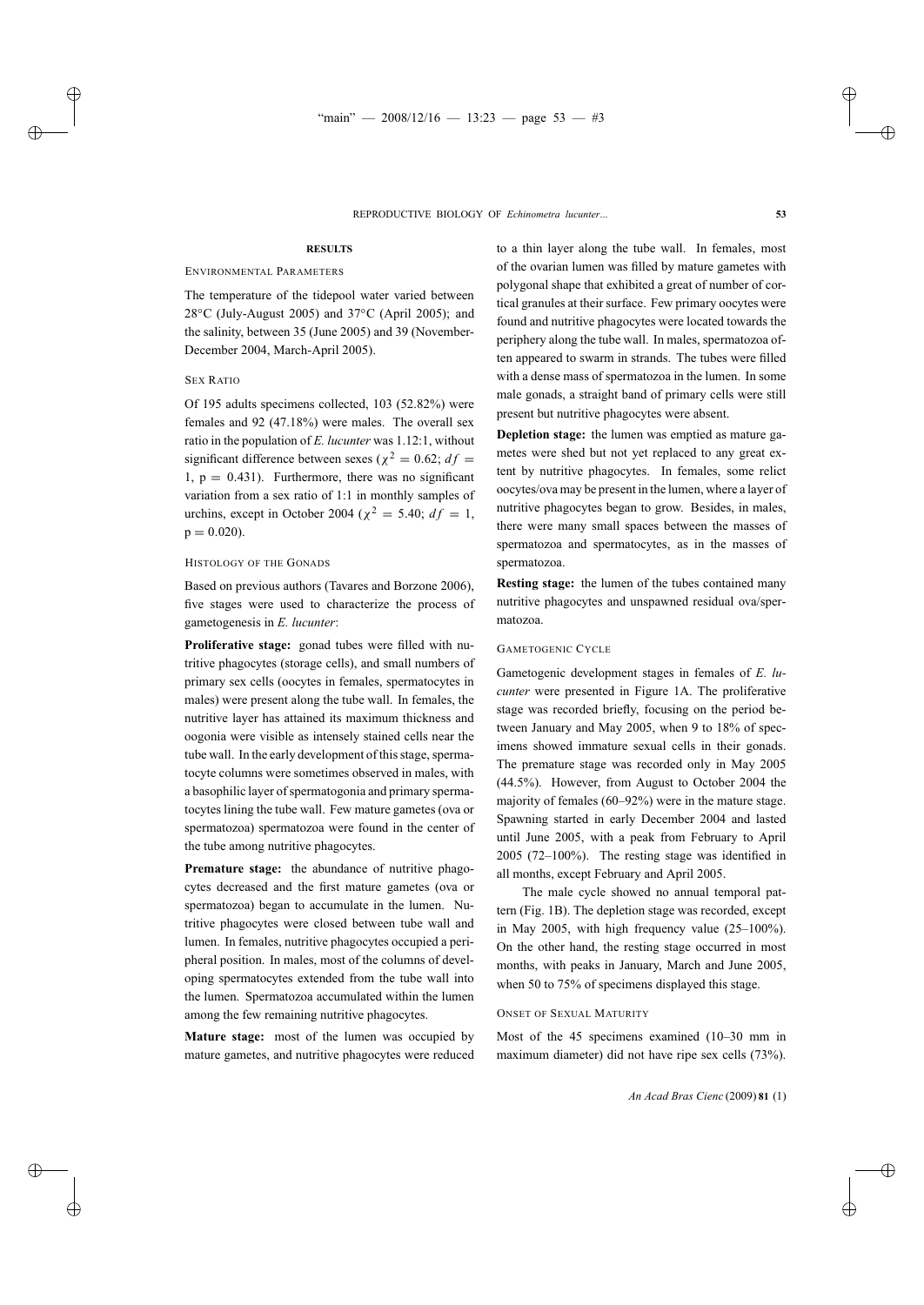

Fig. 1 – Monthly variation of the relative frequency (%) of each gametogenic development stage of *Echinometra lucunter* during the sampling period at Muro Alto beach, Pernambuco, Brazil. (A) Females; (B) Males. Values indicate the total number of specimens analyzed per month.

Ripe sex cells were absent from all males of *E. lucunter* smaller than 20.8 mm and from all females smaller than 21.4 mm.

# GONAD INDEX

In the both sexes GI average changed synchronously in a well-defined annual pattern, reaching maximum values in dry season (September to October 2004), decreasing from the beginning of rainy season (March 2005), and rising again in late rainy season (August 2005) (Fig. 2). The gonad index of females was not significantly dif-

ferent from males, during the sampling period at Muro Alto beach (H = 0.02;  $df = 1$ ; p = 0.898). But the monthly variation of GI for females and males was significant (H = 72.93; H = 65.75;  $df = 12$ ; p < 0.0001, respectively).

In relation to gametogenic development stages, the highest female GI values were found in the mature stage (3.72%), and the lowest value was found in the depletion stage (1.18%). The males' GI values presented a lower range, from 1.49% in resting stage to 2.72% in proliferative stage (Fig. 3).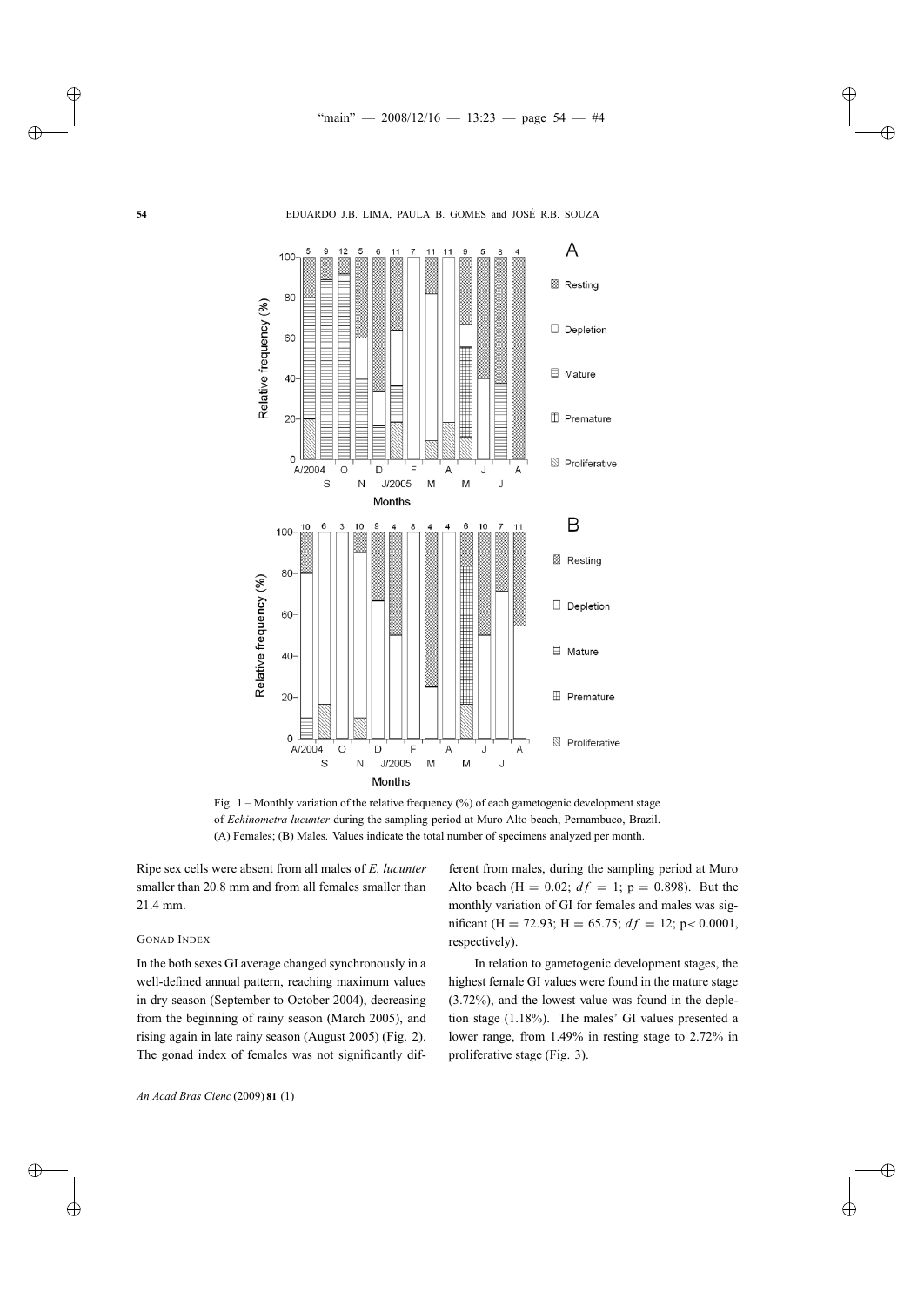

Fig. 2 – Monthly variation of the mean gonad index (GI) of *Echinometra lucunter* for both females and males during the sampling period at Muro Alto beach, Pernambuco, Brazil (Vertical bars indicate:  $\pm$  SD, standard deviation).



Fig. 3 – Mean gonad index (GI) of *Echinometra lucunter* for both females and males in different gametogenic development stages at Muro Alto beach, Pernambuco, Brazil (Vertical bars indicate:  $\pm$  SD, standard deviation). (\*) a single specimen.

Spearman's correlation, based on a sample of 195 urchins, showed relatively low correlation coefficients between GI and morphological parameters at Muro Alto beach (Table I).

## **DISCUSSION**

*Echinometra lucunter* presented a marked reproductive cycle in the local population as in some other regions and other regular echinoid populations (McPherson 1969, Crapp and Willis 1975, Lessios 1981, Cameron 1986, Lessios 1991, Lamare et al. 2002, Tavares et al. 2004). There was an equal sex ratio and no significant differences between male and female gonad indices. The gametogenic cycle of females was annual, and the cellular processes during gametogenesis between males and females were asynchronous.

The overall sex ratio of *E. lucunter* did not differ from other gonochoric species of echinoids (Crapp and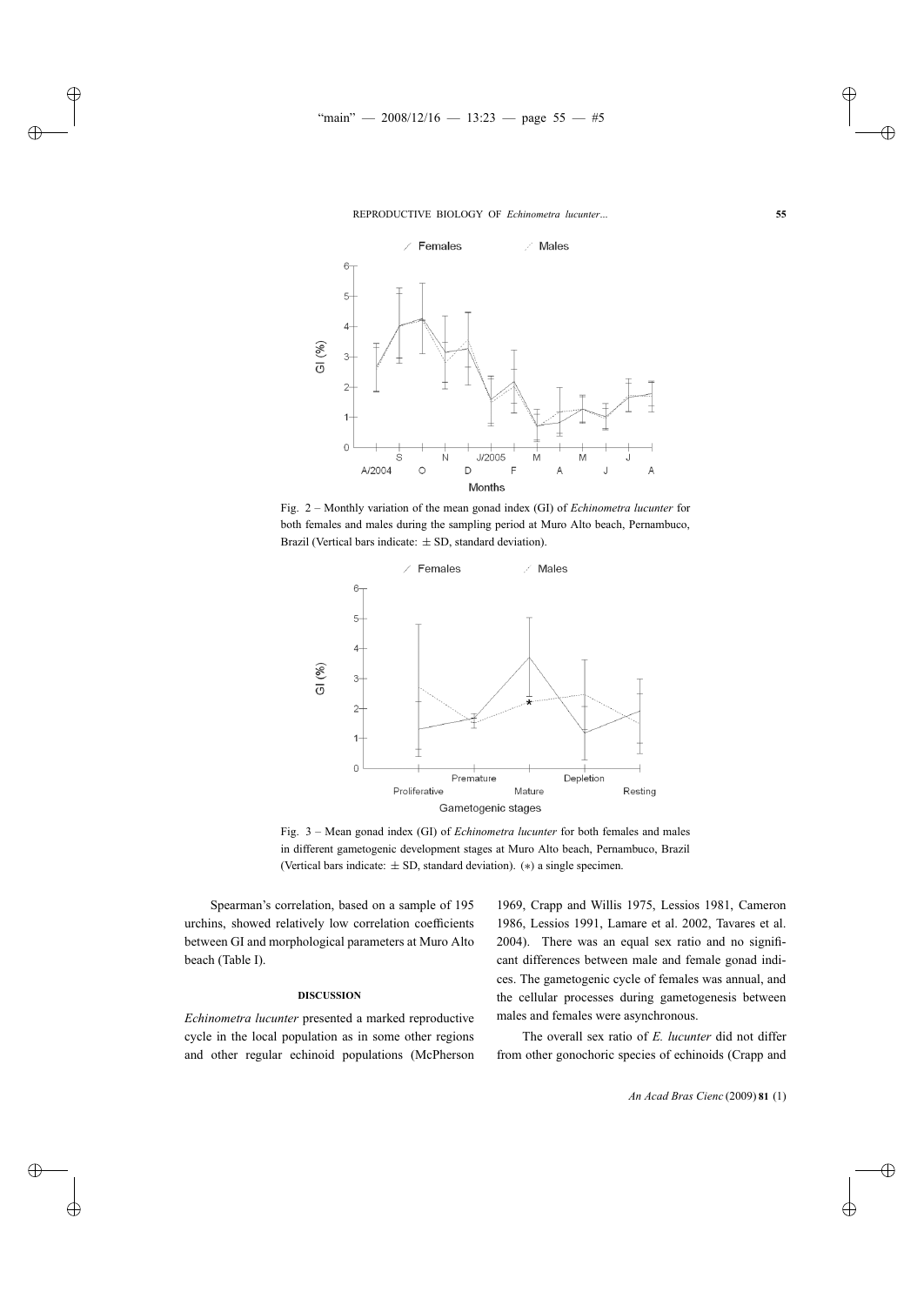#### **TABLE I**

**Spearman's correlation coefficient between gonad index (GI) and morphological parameters of** *Echinometra lucunter* **at Muro Alto beach, Pernambuco, Brazil, August 2004 to August 2005.**

| Parameters              | $r_{\rm s}$ | n      | n   |
|-------------------------|-------------|--------|-----|
| Maximum diameter        | $-0.254$    | 0.0003 | 195 |
| of the test $\times$ GI |             |        |     |
| Minimum diameter        |             |        |     |
| of the test $\times$ GI | $-0.315$    | 0.0001 | 195 |
| Test height $\times$ GI | $-0.199$    | 0.0053 | 195 |
| Aristotle's lantern     |             | 0.0001 | 195 |
| height $\times$ GI      | $-0.319$    |        |     |

GI = gonad index;  $r_s$  = Spearman's correlation coefficient;  $p = probability$ ; n = number.

Willis 1975, Williamson and Steinberg 2002). In fact sex ratio estimated for *E. lucunter* at contrasting habitats was not significantly different for two Brazilian populations: sandstone reef at Muro Alto beach (this study) and rocky shores on the Galheta Island, on the southern coast of Brazil (Y.A.G. Tavares, unpublished data). Besides the overall 1:1 sex ratio, the great variability in the monthly sex ratio suggests that the individuals would be randomly distributed, and a higher monthly sample is advisable.

The population of *E. lucunter*, at Muro Alto, showed one spawning period at the dry season (October 2004 to February 2005). However, the reproduction data was obtained for a single year and this does not justify the assumption of gametogenesis cycle. Other populations of *E. lucunter* presented one or two periods of spawning. In agreement with this, in Barbados (West Indies) *E. lucunter* differed in their periodicity, spawning occurring once a year in high wave-energy habitats and twice a year in low-wave habitats (Lewis and Storey 1984). On the other hand, the Caribbean echinoid population of *E. lucunter* exhibits mixed patterns of reproductive periodicity. *E. lucunter* in Fort Randolph (Panama) reaches a peak of gonad content in October, probably spawns until December, and starts building up its gonads subsequent to that. There may be a secondary spawning right after March. In Maria Chiquita (Panama), on the other hand, if there is a seasonal trend, it is much less pronounced (Lessios 1981). This species is also reported to spawn between August and October, in Puerto Rico (Cameron 1986), and to attain a peak in gonad index during June and July, in Florida Keys (McPherson 1969).

Ventura et al. (2003) also found significant geographical variation in the gametogenic stages in *E. lucunter* populations on two Brazilian habitats, suggesting that spawning time may be longer in populations from coral reef than in those on the rocky shore. In a southern Brazilian beach, the spawning period of *E. lucunter* occurred during October and November (Tavares et al. 2004).

Temperate echinoids species present an annual reproductive cycle. In New Zealand, the sea urchin *Evechinus chloroticus* (Valenciennes, 1846) spawned in early summer (Lamare et al. 2002). On the Coast of Scotland, *Echinus esculentus* Linnaeus, 1758 spawned in summer (Kelly et al. 2001). The periodicity in the reproductive cycle of echinoids changes latitudinally and locally (Lessios 1981). This suggests that other factors such as food and hydrodynamics influence the gametogenic cycle (Bauer 1976, Lessios 1991, Lamare et al. 2002, Ventura et al. 2003, Sellem and Guillou 2007).

Different gametogenic development stages were found between females and males suggesting a reproductive asynchrony in *E. lucunter*. This asynchrony had been observed in other regular echinoids of continuous reproduction, such as *Echinometra mathaei* (Blainville, 1825) and *Lytechinus variegatus* (Lamarck, 1816) (Pearse and Phillips 1968, A.O.R. Junqueira, unpublished data). However, according to Lima et al. (2006), if the spawning occurs over the entire year, with variation in the monthly frequency of reproducing females and conspicuous periods of higher reproductive activity, then continuous reproduction with seasonal peaks may be applied. In the same manner, *E. lucunter* females and males probably do not release all of their gametes at once. Males presented many gaps in the mass of spermatozoa (depletion stage) that were observed in all months (except May 2005), indicating that spermatogenesis appears to occur faster than oogenesis, as observed by MacCord and Ventura (2004) with *Cassidulus mitis* Krau, 1954.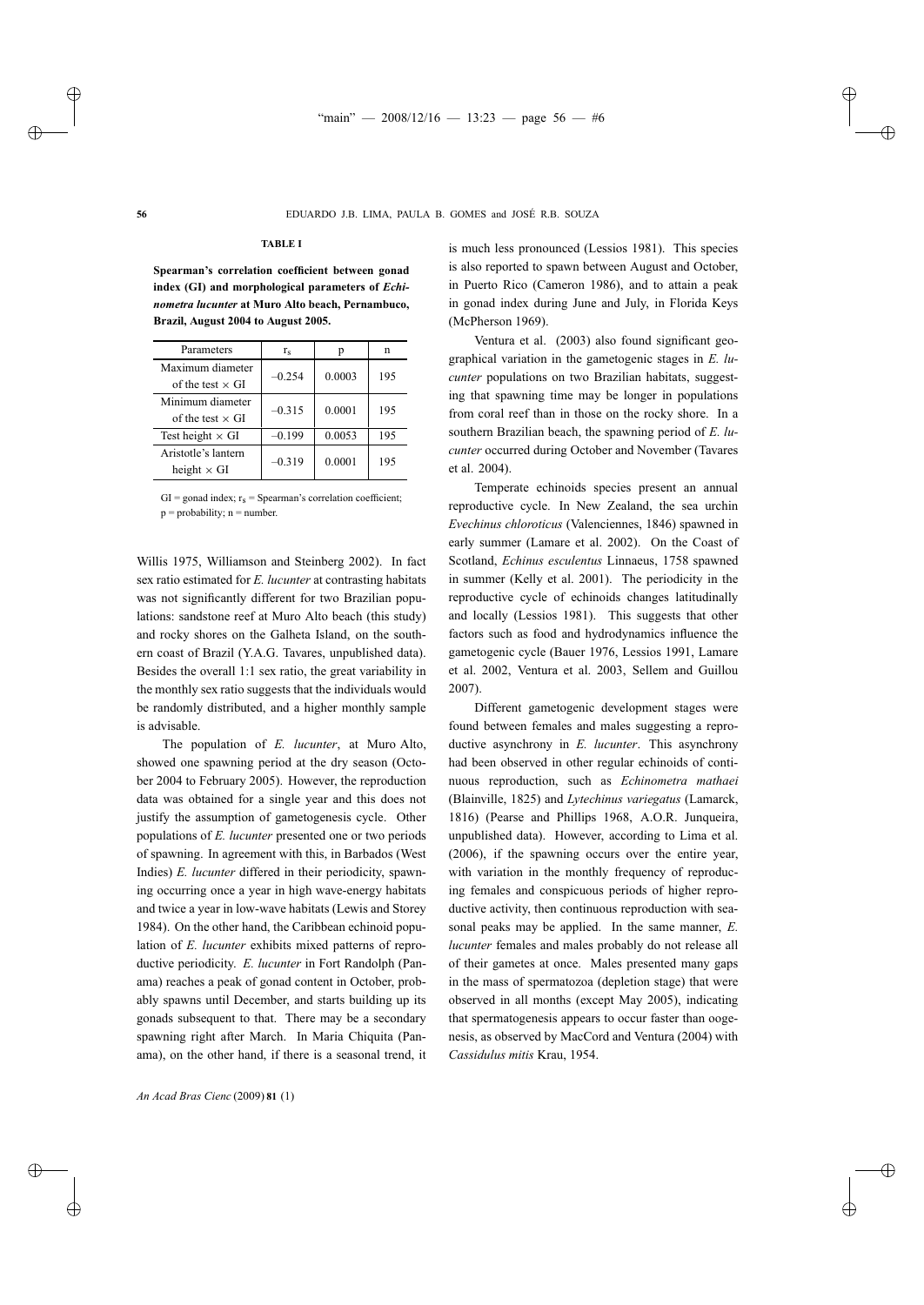The first sexual maturity of *E. lucunter* occurred in individuals with a diameter of at least 20 mm. McPherson (1969) found also different sizes at sexual maturity in two species of *Echinometra*: *E. lucunter* males reaching maturity from 18 mm and females from 21 mm in diameter, whereas in *E. viridis* Agassiz, 1863 maturity was reached in individuals from about 15 mm diameter for both sexes.

Gametogenesis and intra-gonadal nutrient storage are linked in sea urchin reproduction (Walker et al. 2006). The *E. lucunter*'s GI displayed two contrasting results: males and females presented the same variation in GI, but only females showed a synchrony between GI and the gametogenic development stages. *E. lucunter*'s females seem to need a certain amount of energy for oogenesis. Thus, the allocation of resources, energy, and materials for growth, reproduction, or maintenance probably differ for both sexes. Starr et al. (1993) found that the phytoplankton abundance may also modulate the onset of spawning in echinoids. Indeed, the area presents a high quantity of material suspended at the mouth of the estuary, adjacent to Muro Alto beach that is influenced by rainfall (which has a seasonal variation) and tides, causing an increasing variation in phytoplanktonic production (Koening et al. 2003). Harmelin et al. (1981) associated the high density of echinoids to a large nutrient availability on the French Mediterranean coast, as a consequence of domestic pollution. Finally, the asynchrony of *E. lucunter* between males and females depends on the seasonality of resources.

On the other hand, the larger spawning for males at Muro Alto beach show that release of spermatozoa triggers oocytes' release. Levitan (2005) reported that generally males spawn before females. For this author, a hypothesis to explain this is that sperm are the cue for females to release eggs. The triggering mechanism was observed by Starr et al. (1990, 1992), in some species, including sea urchins. Besides, sex differences in spawning timing of marine invertebrates can be explained on the basis of the differential costs and benefits of spawning out of synchrony with the other sex (Levitan 2005).

#### **ACKNOWLEDGMENTS**

We thank to Fábia Lira and Elisângela Dias of the Aggeu Magalhães Research Center (CPqAM/FiocruzPE) for their assistance in the laboratory work for the histological procedures. We wish to thank two anonymous referees for suggestion and grammatical revision.

#### **RESUMO**

O ouriço-do-mar comestível *Echinometra lucunter* (Linnaeus, 1758) é uma espécie muito comum no infralitoral e mediolitoral do Brasil. O objetivo deste trabalho foi descrever a gametogênese e a estratégia reprodutiva da população de *E. lucunter* na praia de Muro Alto entre agosto de 2004 e agosto de 2005. Um total de 240 espécimes foi capturado de uma poça de maré situada no topo recifal, durante as marés baixas de sizígia. A razão sexual total foi de 1,12:1 sem variação temporal significativa, exceto em outubro de 2004. A primeira maturidade sexual ocorreu em indivíduos a partir de 20,8 mm de diâmetro. Não houve nenhuma diferença significativa no índice gonadal entre fêmeas e machos durante o período de amostragem. A variação do índice gonadal das fêmeas foi associada a um período de desova bem definido, corroborado pela análise histológica das gônadas, que demonstra diferenças sexuais na produção de gametas. Ao contrário, os machos não apresentaram nenhum padrão. Sugere-se que a reprodução da população de *E. lucunter* na praia de Muro Alto é contínua, com picos sazonais.

**Palavras-chave:** recife de arenito, Brasil, Echinodermata, reprodução, ouriço-do-mar.

### **REFERENCES**

- AYRES M, AYRES JR M, AYRES DL AND SANTOS AS. 2003. BioEstat 3.0, Belém: Sociedade Civil Mamirauá, MCT – CNPq, 292 p.
- APPANA SD AND VUKI VC. 2003. A novel method of assessing bioerosion by the sea urchin *Echinometra* sp. A on a Fijian reef. S Pac J Nat Sci 21: 25–30.
- BAUER JC. 1976. Growth, aggregation, and maturation in the echinoid, *Diadema antillarum*. Bull Mar Sci 21: 25–30.
- BERNASCONI I. 1955. Equinoideos y Asteroideos de la colección del Instituto Oceanográfico de la Universidad de San Pablo (Primera contribución). Bolm Inst oceanogr S Paulo 6 (1-2): 51–77.
- BRITO IM. 1968. Asteróides e equinóides do Estado da Guanabara e adjacências. Bolm Mus Nac, Sér Zool 260: 1–51.
- CAMERON RA. 1986. Reproduction, larval occurrence and recruitment in Caribbean sea urchins. Bull Mar Sci 39: 332–346.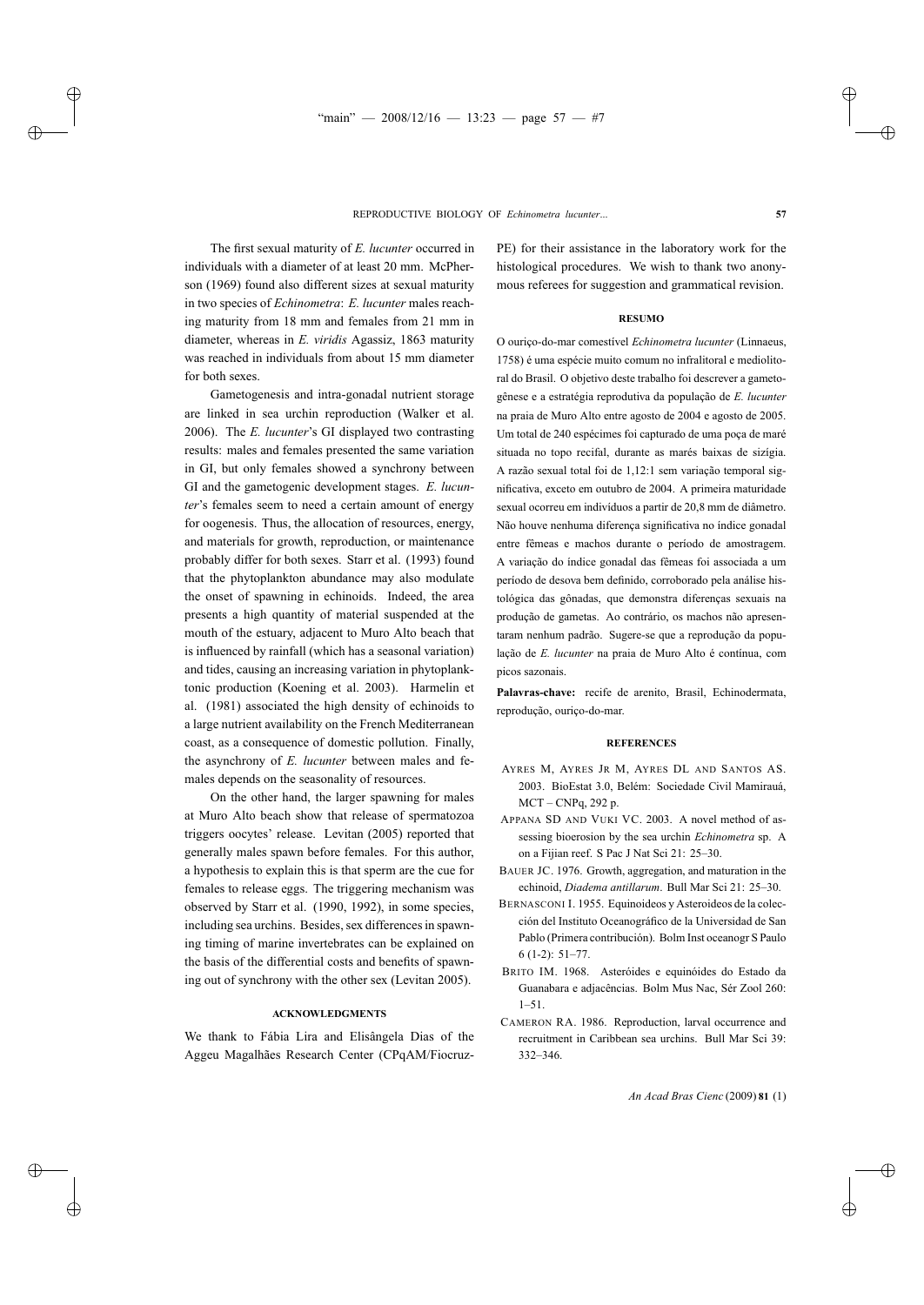- CRAPP GB AND WILLIS ME. 1975. Age determination in the sea urchin *Paracentrotus lividus* (Lamarck), with notes on the reproductive cycle. J Exp Mar Biol Ecol 20: 157–178.
- FERNANDES MLB, TOMMASI LR AND LIMA EJB. 2002. Filo Echinodermata de Pernambuco. In: TABARELLI M AND SILVA JMC (Eds), Diagnóstico da biodiversidade de Pernambuco, Recife: Editora Massangana, Recife, Brazil, p. 405–427.
- HARMELIN J-G, BOUCHON C AND HONG J-S. 1981. Impact de la pollution sur la distribution des échinodermes des substrats durs en Provence (Méditerranée Nord-Occidentale). Téthys 10: 13–36.
- HENDLER G, MILLER JE, PAWSON DL AND KIER PM. 1995. Class Echinoidea: sea urchins, sand dollars, and heart urchins. In: HENDLER G ET AL. (Eds), Sea stars, sea urchins, and allies: echinoderms of Florida and the Caribbean, Washington: Smithsonian Institution Press, Washington, USA, p. 197–249.
- KELLY MS, OWEN PV AND PANTAZIS P. 2001. The commercial potential of the common sea urchin *Echinus esculentus* from the west coast of Scotland. Hydrobiologia 465: 85–94.
- KOENING ML, LEÇA EE, NEUMANN-LEITÃO S AND MACÊDO SJ. 2003. Impacts of construction of the Port of Suape on Phytoplankton in the Ipojuca River Estuary (Pernambuco-Brazil). Braz Arch Biol Techn 46: 73–81.
- LAMARE MD, BREWIN PE, BARKER MF AND WING SR. 2002. Reproduction of the sea urchin *Evechinus chloroticus* (Echinodermata: Echinoidea) in a New Zealand fiord. NZ J Mar Freshw Res 36: 719–732.
- LEVITAN DR. 2005. Sex-specific spawning behavior and its consequences in an external fertilizer. Am Nat 165: 682–694.
- LESSIOS HA. 1981. Reproductive periodicity of the echinoids *Diadema* and *Echinometra* on the two coasts of Panama. J Exp Mar Biol Ecol 50: 47–61.
- LESSIOS HA. 1991. Presence and absence of monthly reproductive rhythms among eight Caribbean echinoids off the coast of Panama. J Exp Mar Biol Ecol 153: 27–47.
- LEWIS JB AND STOREY GS. 1984. Differences in morphology and life history traits of the echinoid *Echinometra lucunter* from different habitats. Mar Ecol Prog Ser 15: 207–211.
- LIMA GV, SOARES MRS AND OSHIRO LMY. 2006. Reproductive biology of the sesarmid crab *Armases rubripes*

(Decapoda, Brachyura) from an estuarine area of the Sahy River, Sepetiba Bay, Rio de Janeiro, Brazil. Iheringia, Sér Zool 96: 47–52.

- LIMA-VERDE JS. 1969. Primeira contribuição ao inventário dos equinodermas do nordeste brasileiro. Arq Est Biol Mar 9: 9–13.
- MACCORD FS AND VENTURA CRR. 2004. Reproductive cycle of the endemic cassiduloid *Cassidulus mitis* (Echinoidea: Cassiduloida) on the Brazilian coast. Mar Biol 145: 603–612.
- MCCARTNEY MA, KELLER G AND LESSIOS HA. 2000. Dispersal barriers in tropical oceans and speciation in Atlantic and eastern Pacific sea urchins of the genus *Echinometra*. Mol Ecol 9: 1391–1400.
- MCGEHEE MA. 1992. Distribution and abundance of two species of *Echinometra* (Echinoidea) on coral reefs near Puerto Rico. Caribb J Sci 28 (3-4): 173–183.
- MCPHERSON BF. 1969. Studies on the biology of the tropical sea urchins, *Echinometra lucunter* and *Echinometra viridis*. Bull Mar Sci 19: 194–213.
- MEDEIROS C, MACÊDO SJ, FEITOSA FAN AND KOENING ML. 1999. Hydrography and phytoplankton biomass and abundance of North-East Brazilian waters. Arch Fish Mar Res 47 (2–3): 133–151.
- NODARSE A. 2001. Abundancia y distribución del erizo *Echinometra lucunter* (Linnaeus) (Echinodermata, Echinoidea) en un arrecife del litoral norte de ciudad de La Habana. Rev Invest Mar 22: 107–115.
- PEARSE JS AND PHILLIPS BF. 1968. Continuous reproduction in the Indo-Pacific sea urchin *Echinometra mathaei* at Rottnest Island, Western Australia. J Mar Freshw Res 19: 161–172.
- POMPA L, PRIETO AS AND MANRIQUE R. 1989. Abundancia y distribución espacial en una población del erizo *Echinometra lucunter* (L) en el Golfo de Cariaco, Venezuela. Acta Cient Venez 40: 289–294.
- RATHBUN R. 1879. A List of the Brazilian Echinoderms, with Notes on their Distribution, etc. Trans Conn Acad 5: 139–158.
- SÁNCHEZ-JÉREZ P, CESAR A, CORTEZ FS, PEREIRA CDS AND SILVA SLR. 2001. Distribución espacial de las poblaciones de erizos más abundantes de la costa sudeste del litoral de São Paulo (Brasil). Cienc Mar 27: 139–153.
- SELLEM F AND GUILLOU M. 2007. Reproductive biology of *Paracentrotus lividus* (Echinodermata: Echinoidea) in two contrasting habitats of northern Tunisia (south-east Mediterranean). J Mar Biol Ass UK 87: 763–767.